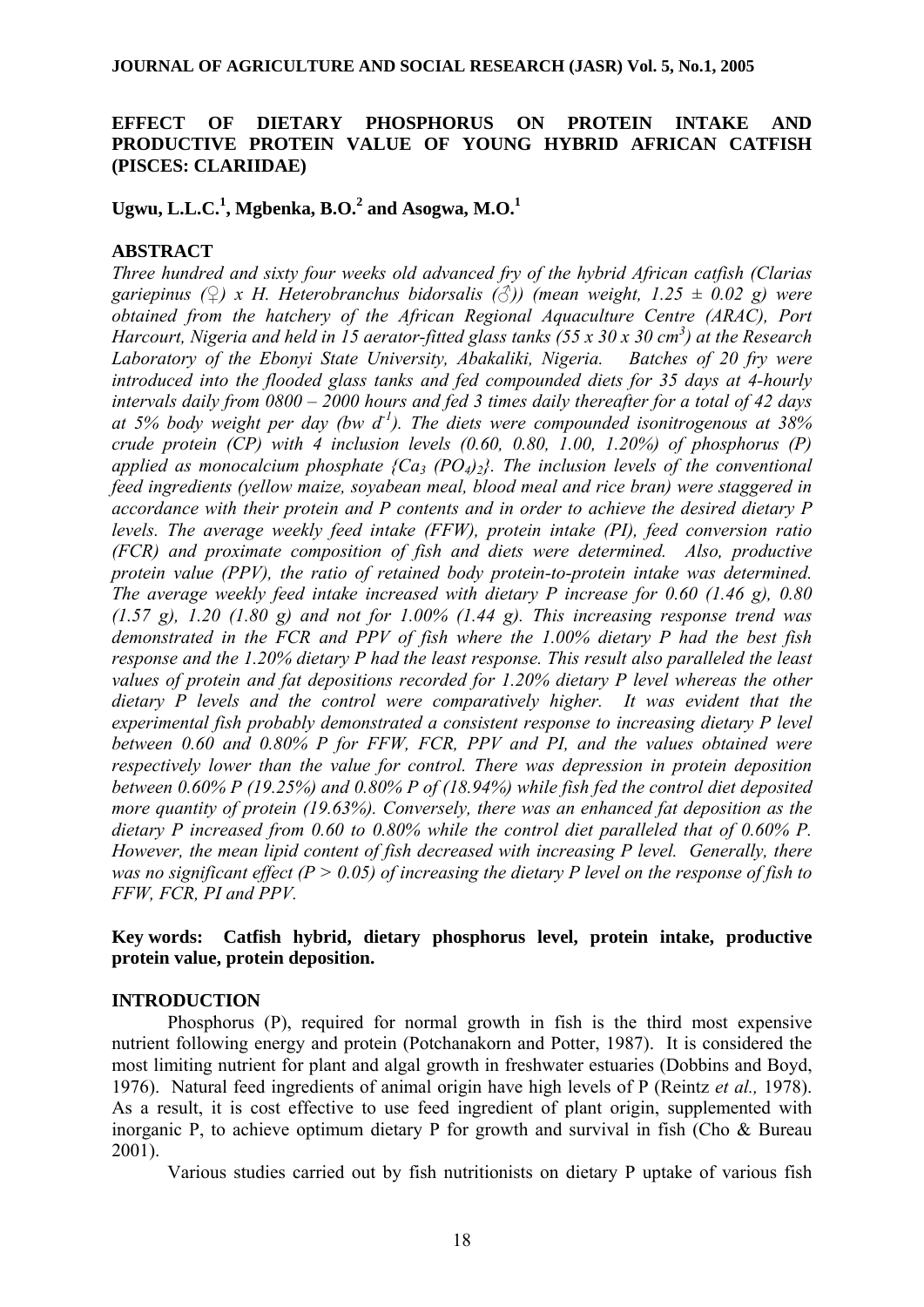species indicated that the channel catfish (*Ictalurus punctatus*) fingerlings, raised under laboratory conditions and fed semi-purified diets containing graded levels of P, required from 0.33% (Wilson et al., 1982) to 0.40 (Lovell, 1978) available P for maximum growth. Hence, commercial catfish feeds have been formulated to contain  $0.4 - 0.5\%$  available P. When animal protein such as fishmeal was used as a feed component, the high level of P in the animal protein resulted in excessive P content in commercial feeds. Therefore, the application of such feeds in aquaculture systems resulted in the release of large amounts of P in the water, thus increasing the P loads of effluents (Kendra, 1991) or in the sediments surrounding cage culture systems (Kelly, 1993).

Ways to reduce P loads in effluents made researchers evaluate such procedures as: sieving the effluents before releasing to the environment (Makinen *et al.,* 1988); supplementing diets with more insoluble P sources (Ketola and Harlard, 1993); or collecting and pumping wastes out of settling areas (Behmer *et al*., 1993). Probably, the most effective way to minimize phosphorus discharge to the environment is to reduce the amount of dietary P to a level as low as possible while still maintaining optimal fish health and performance by inclusion of P supplied from plant ingredients which are relatively low in available P and supplementing with inorganic P sources (NRC, 1993).

This study investigated the effect of dietary phosphorus on protein intake and productive protein value defined by increase of body protein (%)/protein intake (%) (Faturoti et al., 1986) of young hybrid African catfish (*Clarias gariepinus* (♀*)* x *Heterobranchus bidorsalis*  $(\text{A})$ ). Criteria for evaluation were feed intake, protein intake, productive protein value and proximate composition of fish and diets.

### **METHODOLOGY**

### **Experimental procedure**

Three hundred and sixty four weeks old advanced fry of the Hybrid African catfish (*C. gariepinus* x *H. bidorsalis*) (mean weight, 1.25 ± 0.02g) were obtained from the hatchery of the African Regional Aquaculture Centre (ARAC), Aluu, Port-Harcourt, Nigeria and held in 15 aerator-fitted glass tanks  $(55 \times 30 \times 30 \text{ cm}^3)$  at the Research Laboratory of Ebonyi State University, Abakaliki, Nigeria. The temperature range throughout the experimental period was between 24º C and 28º C while the water pH 6.80. Batches of 20 fry were introduced into the tanks and fed compounded diets at four-hourly intervals starting from 08.00 hours daily. Diet components (Table 1) were milled and mixed, pelleted with locally fabricated pelletizer, sun-dried and packaged in polythene bags, labeled according to dietary treatments and stored in a pest–free cupboard.

The diets were compounded isonitrogenous at 38% crude protein with four inclusion levels  $(0.60\%$ ,  $0.80\%$ ,  $1.00\%$ ,  $1.20\%$ ) of P applied as monocalcium phosphate  ${Ca_3(PO_4)_2}$ . The inclusion levels of the conventional feed ingredients (yellow maize, soyabean meal, blood meal and rice brain) were staggered in accordance with their protein sources and P contents, and in order to achieve the desired dietary P levels (Table 1). The fish were fed for 35 days at 4-hourly intervals daily from 0800 – 2000 hours and fed 3 times daily thereafter for a total of 42 days at 5% body weight per day (bw  $d^{-1}$ ).

Sample weighing with the aid of a Mettle balance was carried out every 7 days and feed allowance adjusted in accordance with the body weight of fish. The filtration system in fish tanks aided in the collection of faeces and other residues. Temperature readings of water in each tank were taken at the commencement of feeding with the aid of a Celsius mercury– in–glass thermometer, while the water pH was recorded with the aid of a pH meter. At the beginning of the experiment and after the weekly sample weighing, some fry were sacrificed and their carcass oven-dried and preserved for analysis.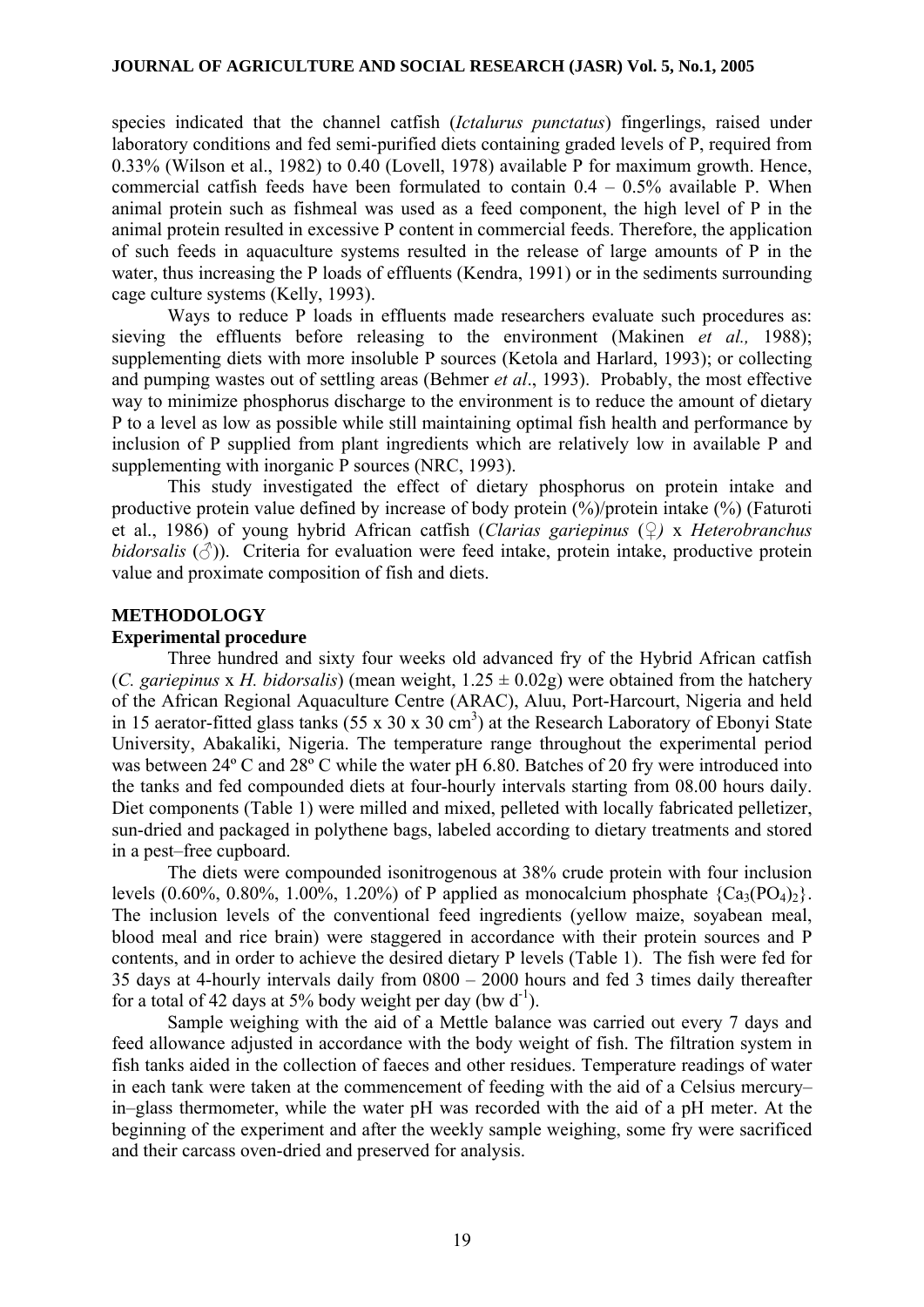#### **Method of Analyses**

### **Proximate compositions of fish and diets**

The proximate compositions of diets (Table 2) and fish (Table 3) were carried out using A.O.A.C. (1990) method at the beginning and end of the experiment. The nitrogen content was determined by the microkjeldahl technique. Crude fat was measured in a soxhlet apparatus of lipid by petroleum ether (b. pt.  $40 - 60^{\circ}$  C) extraction, the dry weight was determined by drying at 105º C for 24 hours and ashed by combusting in a muffle furnace at 550º C for 12 hours. The crude fiber was determined by the asbestos method. The nitrogen free extract (NFE) was determined as the difference between the ash, moisture, protein and fat contents, crude fiber and a hundred (100).

#### **Determinations of Ca and P in fish and diets**

Samples of fish or diets were wet-ashed, first with  $HNO<sub>3</sub>$  then followed by  $HClO<sub>4</sub>$ (Johnson and Ulrich, 1959). Ca was then determined with atomic absorption spectrophotometer (SP 1900 Pye Unicon) at 422.4 nm using a stoichiometric  $C_2H_2 - N_2O$ flame. Phosphorus was determined calorimetrically (John 1970) at 827 nm in a Shimdzu UV – 240 spectrophotometer.

### **Estimation of growth parameters**

The productive protein value, a ratio of retained body protein-to-protein intake was determined as in Faturoti et al. (1986); while the protein intake was estimated as feed intake/percentage protein in the diet. Feed conversion ratio (FCR) was the relationship of the feed intake (g)/mean weight gain (g).

#### **Statistical analysis**

All the data obtained were subjected to statistical analysis by Steel and Torrie (1980). Any significant difference was partitioned with Fisher's least significant difference (F-LSD) and the Duncan's Multiple Range Test.

#### **RESULTS**

The average weekly feed intake (FFW) of the experimental fish is shown in Table 4. FFW estimates showed a corresponding though non-significantly different ( $P > 0.05$ ) increase with increasing dietary P levels (0.6, 0.80 and 1.20% i.e. 1.46, 1.57 and 1.84 g) respectively but not with 1.00% P level (1.12), which showed a depressed response relative to the 0.80% P level (Table 4). Similar trend was demonstrated in the feed conversion ratio (FCR). For the productive protein value (PPV), the 1.00% dietary P had the best fish response and the 1.20% P had the least response. This result paralleled the least values of protein and fat depositions recorded for the 1.20% dietary P level (Table 3) whereas the other dietary P levels and the control were comparatively higher.

In all, it was evident that the fish probably demonstrated consistent but nonsignificantly different ( $P > 0.05$ ) response to increasing dietary P level between 0.60 and 0.80% P supplementation for FFW, FCR, PI and PPV and the values obtained were lower than the control. Irrespective of the response to these parameters, there was a depression in protein deposition between 0.60% P (19.25) and 0.80% P (18.94) while fish fed the control diet deposited more quantity of protein (19.63) (Table 3). Conversely, there was an enhanced fat deposition as the dietary P increased from 0.60 (1.63) to 0.80% (1.80) while the control diet (1.64) paralleled that of 0.60% dietary P. Table 4 also showed that the average ash content of fish decreased from 3.31 to 3.15% as the dietary P increased from 0.60 to 1.20% (Table 3). Generally, there was no significant effect ( $P > 0.05$ ) of increasing the dietary P level in response of fish to FFW, FCR, PI and PPV respectively.

The dietary P level-period (days) interaction of fish showed that there was no defined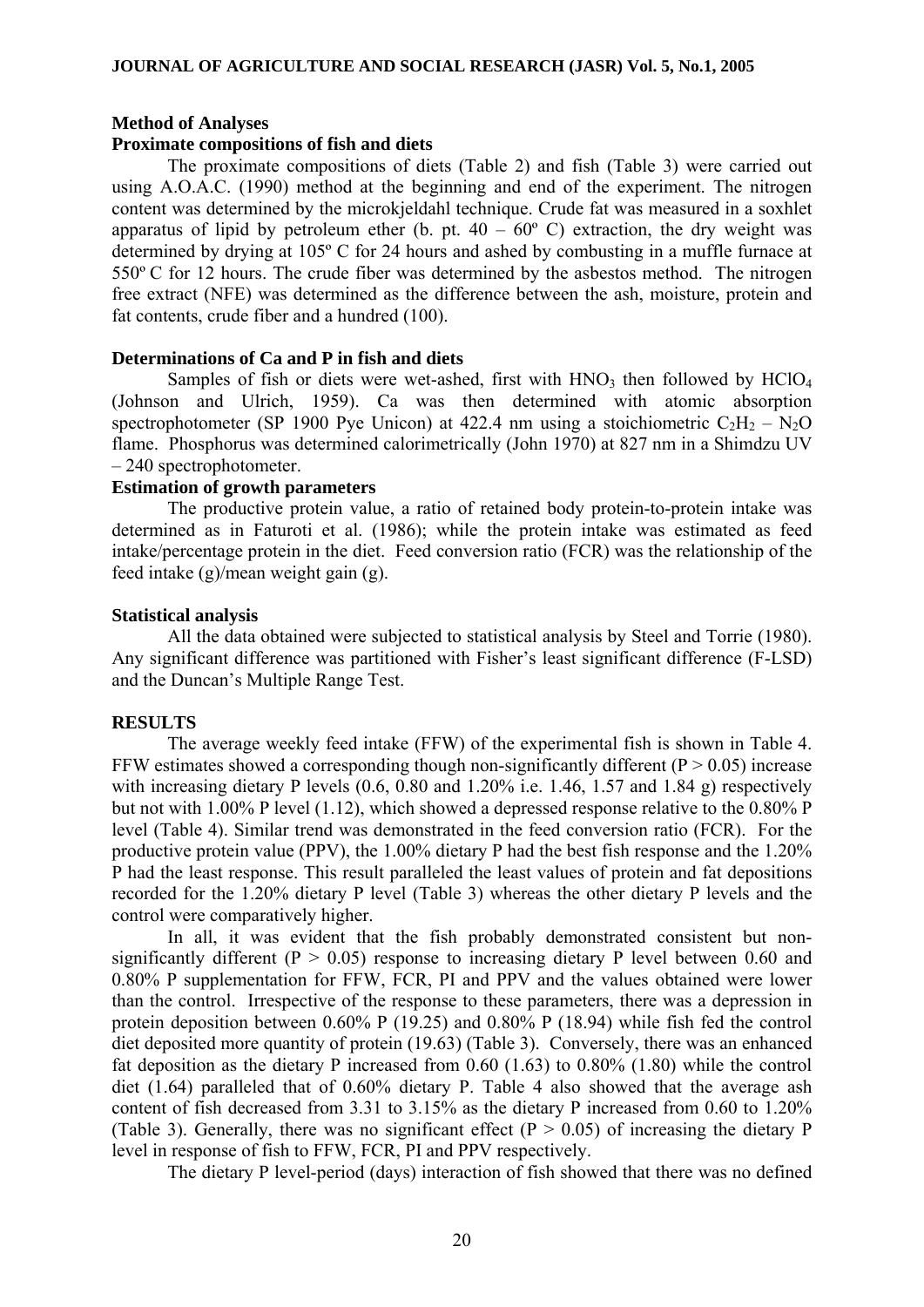increase or decrease in FCR over time. However, there were definite accelerated responses of fish to the above parameter within the first 7 days of the experiment (Tables 5). It was also evident that the fish ability to convert ingested food to body tissue (FCR) was generally depressed from day 21 to day 35 for all the dietary P levels while the best FCR was recorded on day 14 (Table 5).

## **DISCUSSION**

The apparent increase in the average weekly feed intake with increasing level of dietary P was in accordance with the day to day variation in feed intake for fishes as reported by earlier workers (De Silva and Parera, 1976). Since the diets used in this study were compounded isonitrogenous at 38% CP, it was presumed that the protein intake (PI), expressed as the relationship between the weekly feed intake and percentage protein in the diet, would be reflective of the quantity of feed taken. This presumption was corroborated by the consistent responses of fish to FFW and PI respectively as the dietary P level increased from 0.60 to 0.80% (Table 4). The equitable productive protein values (0.60) recorded for 0.60 and 0.80% dietary P suggested that despite the better though not significantly different  $(P > 0.05)$  feed and protein intake (Table 4) from 0.60 to 1.20% dietary P fish fed between 0.60 and 0.80% dietary P apparently deposited the good productive protein necessary for body growth. The result of this study agrees with the NRC (1983) report that most warm water fishes require between 0.33 and 0.80% dietary P for maximum growth.

The least lipid content of fish recorded with the highest dietary P level (1.20%) recorded in this study was in consonance with the report of Eya and Lovell (1997) for channel catfish (*Ictalurus punctatus*). They recorded decreases in lipid content of the muscle, liver and vertebra as the dietary P levels increased. It was then thought that the reason for this development could be due to the enhancement of β-oxidation of fatty acids, glycogenesis or some repartitioning effect resulting in decreased fat deposition and those physiological processes in the fish resulted in increased protein deposition. This study recorded a nonsignificantly different decrease in protein deposition at the higher P level (1.20%) which may indicate that possibly the concept of increasing the dietary P level of the diets of the young hybrid African catfish beyond an optimum P requirement (0.60 to 0.80% P) could retard nitrogen retention and by extension the productive protein value and protein accretion as suggested by Eya and Lovell (1997) for channel catfish. This agrees with Coloso et al. (2003) findings that although increasing concentration of available P from 0.24% to 0.88% modestly enhanced growth in the rainbow trout (*Oncorhynchus mykiss*), beyond 0.88% available P growth of the fish did not improve.

## **REFERENCES**

A.O.A.C. (Association of Official Analytical Chemists) 1990. Official Methods of Analysis. 15 edn. Arlington, V.A. 1298 pp.

Behmer, D., Griel, R.W., Griel, D.C. and Fessel, B.P. 1993. Evaluation of cone– bottom cages for the removal of solid wastes and phosphorus from pen–cultured rainbow trout. *Progressive Fish-culturist*. 55: 255 – 260.

 Cho C. Y. and Bureau D. P. 2001. A review of diet formulation strategies and feed systems to reduce excretory and feed wastes in aquaculture. Aquaculture 32(1-4): 349.

 Coloso R. M, King K., Fletcher J. W., Hendrix M. A., Subramanyam M., Weis P. and Ferraris R. P. 2003. Phosphorus utilization in rainbow trout (*Oncorhynchus mykiss*) fed practical diets and its consequences on effluent phosphorus levels. Aquaculture 220 (1-4):  $801 - 820$ .

Dobins, D.A. and Boyd, C.E. 1976. Phosphorus and potassium fertilization of sunfish ponds. *Trans. Am. Fish. Soc*. 105: 536 – 540.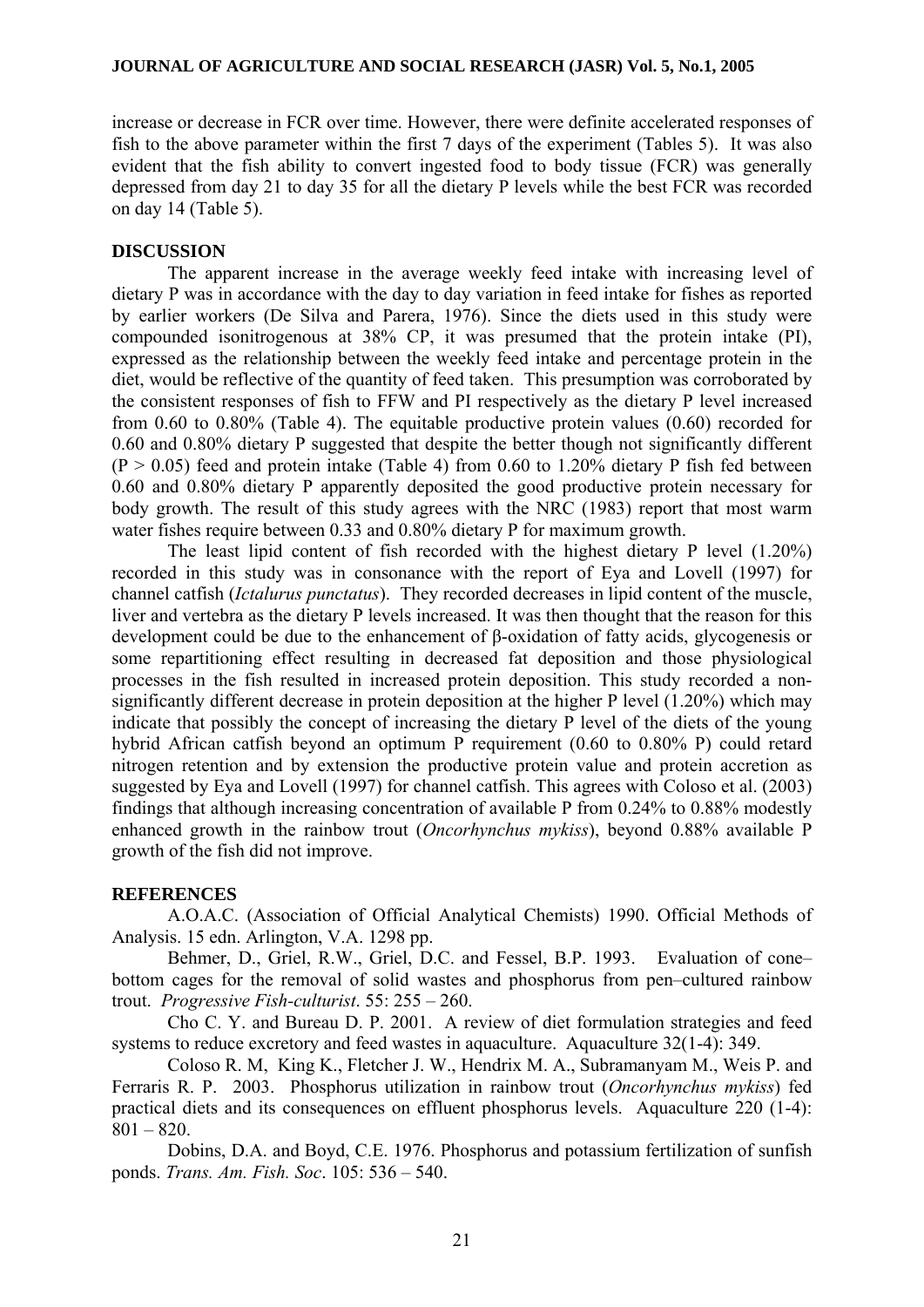#### **JOURNAL OF AGRICULTURE AND SOCIAL RESEARCH (JASR) Vol. 5, No.1, 2005**

De Silva, S.S. and Parera, P.A.B. 1976. Studies on the young gray mullet, *Mugil cephalus* L Effects of salinity on food intake, growth and food conversion. *Aquaculture*, 7: 327– 338.

Eya, J.C. and Lovell, R.T. 1997. Available phosphorus requirement of food–size channel catfish (*Ictalurus punctatus*) fed practical diets in ponds*. Aquaculture*, 154: 283 – 291.

Faturoti E.O., A.M. Balogun and L.L.C. Ugwu. 1986. Nutrient utilization and growth responses of Africa catfish (*Clarias lazera* ) fry fed different dietary protein levels*. Nigerian Journal of Applied Fisheries and Hydrobiology.* 1: 41-45.

John, M.K., 1970. Calorimeter determination of phosphorus in soil and plant materials with ascorbic acid. *Soil Science*, 109: 214 – 220.

Johnson, C.M. and Ulrich, A. 1959. Analytical methods for use in plant analysis. California Agricultural Experimental Station Bulletin. No. 766: 25 – 78. California: University of California.

Kendra, W. 1991. Quality of salmon hatchery effluents during summer low-flow season. *Transactions of American Fisheries Society*, 120 : 43 – 51.

Kelly, L.A. 1993. Release rate and biological availability of phosphorus released from sediments receiving aquaculture wastes. *Hydrobiologia,* 253: 367 – 372.

Ketola, H.G. and Harland, B.F. 1993. Influence of phosphorus in rainbow trout diets in phosphorus discharges in effluent water. *Trans. Am. Fish. Soc.* 122: 1120 – 1126.

Lovell, R.T. 1978. Dietary phosphorus requirement of channel catfish (Ictalurus punctatus). Trans. Am. Fish. Soc., 107: 617 – 621.

Makinen, T., Lindgren, S. and Eskalinen, P. 1988. Sieving as an effluent treatment method of aquaculture. *Aquaculture Engineering* 17: 367-377.

NRC (National Research Council). 1983. National requirement of warm water fishes. National Academy of science, Washington, D.C., U.S.A.

NRC (National Research Council). 1993. Nutrient requirement of fish. Nutrient requirement of domestic animals. National Academy Press, Washington, D.C., DLSA.

Potchanakorn, M. and Potter, L.M. 1987. Biological values of phosphorus from various sources for young turkey *Poultry Science* 66: 505-513.

Reinitz, G.L., Orma, L.E., Lamn, C.A. and Hitzel, F.N. 1978. Influence of varying lipid concentration with two-protein concentration in diet for rainbow trout (*Salmo gairdneri*). *Trans. Am. Fish. Soc*. 107(5): 751-754.

Steel, R.G.D. and Torrie, J.H. 1980. Principles and procedures of statistics: with special reference to biological sciences. Mc Graw-Hill, New York, NY. 481pp.

Wilson, R.P., Robinson, E.H., Gatlin III, D.M. and Poe, W.E. 1982. Dietary phosphorus requirement of channel catfish. *J. Nutr.* 112: 1197 – 1202.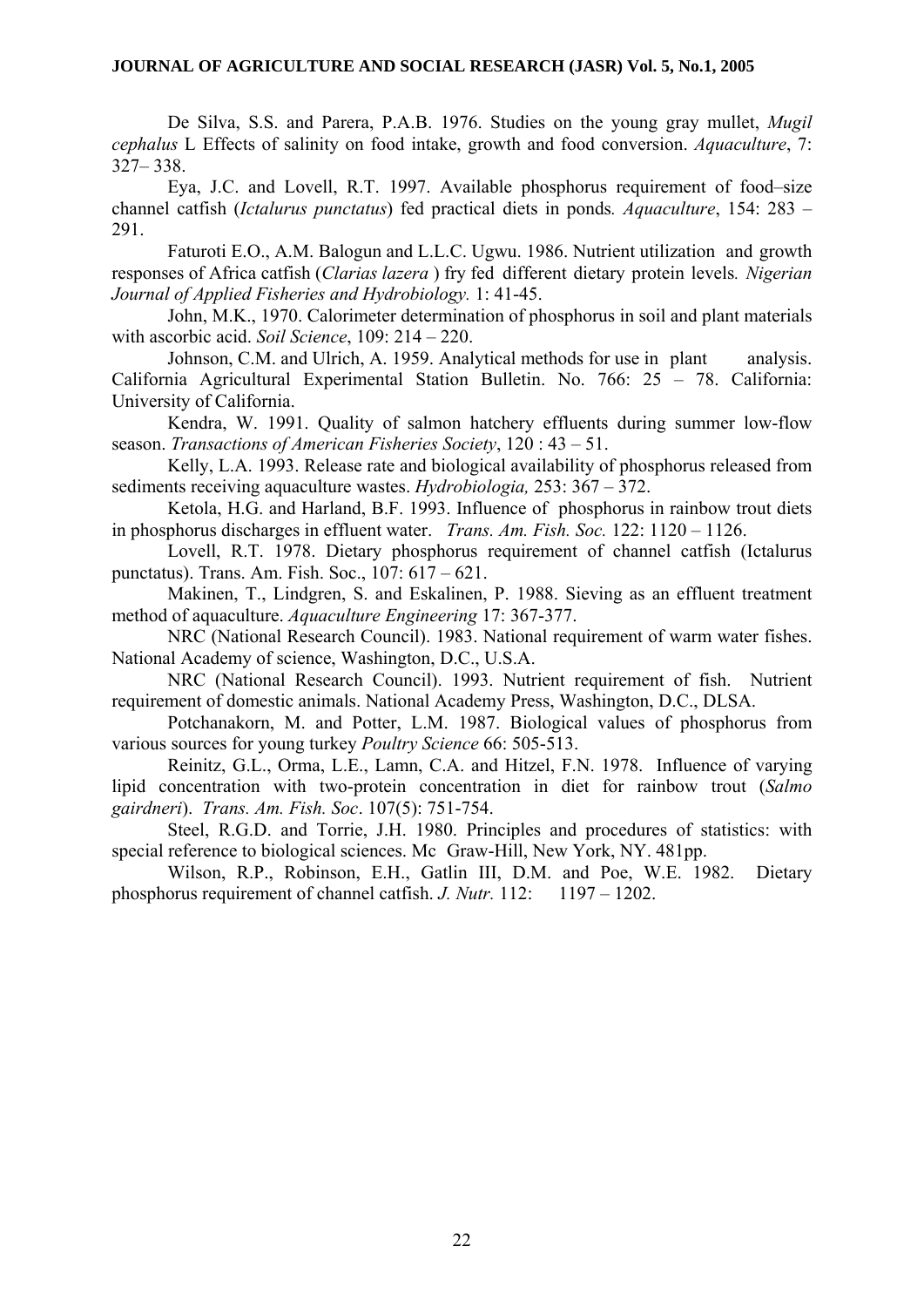|                      | Diet, Phosphorus (P) level $(\% )$ |              |              |                          |                 |  |
|----------------------|------------------------------------|--------------|--------------|--------------------------|-----------------|--|
| Feed ingredient      | $D_1$ , 0.60                       | $D_2$ , 0.80 | $D_3$ , 1.00 | $D_4$ , 1.20             | $D_5$ , Control |  |
| <b>Yellow</b> maize  | 14.15                              | 14.01        | 50.79        |                          | 16.66           |  |
| Soyabean meal        | 73.77                              | 73.65        |              | $\overline{\phantom{0}}$ | 42.33           |  |
| Rice bran            | $\overline{\phantom{0}}$           |              |              | 53.33                    | 15.15           |  |
| Blood meal           | -                                  |              | 36.75        | 34.05                    | 14.11           |  |
| Bone meal            | 2.50                               | 2.50         | 2.50         | 2.50                     | 2.50            |  |
| Palm oil             | 5.00                               | 5.00         | 5.00         | 5.00                     | 5.00            |  |
| AD. Vit <sup>1</sup> | 4.00                               | 4.00         | 4.00         | 4.00                     | 4.00            |  |
| Salt (NaCl)          | 0.25                               | 0.25         | 0.25         | 0.25                     | 0.25            |  |
| Calcium phosphate    | 0.33                               | 0.53         | 0.71         | 0.87                     | 0.00            |  |
| Total                | 100.00                             | 100.00       | 100 00       | 100.00                   | 100.00          |  |

**Table 1: Gross and proximate composition of experimental diets fed to young hybrid African catfish (Pisces: Clariidae) for 42 days.** 

Total 100.00 100.00 100.00 100.00 100.00 100.00<br>
<sup>1</sup>AD. Vit: A Pfizer livestock feeds production supplying the following vitamins and minerals per gram of diet: A, 9823 I.U; D<sub>3</sub>, 1965 I.U.; B<sub>12</sub>, 10 g/ton; Riboflavin, 10mg; Manganese, 341mg; Copper, 244mg; Zinc, 100 mg; Iodine, 20 mg; and Oxytetracyline hydrochloride, 20 mg/ton.

**Table 2. Mean values of analyzed nutrients of the different experimental diets fed to young hybrid African catfish (Pisces: Clariidae) for 42 days.** 

| Nutrient variables        |                 | Diet, Phosphorus (P) level $(\% )$ |              |              |                 |  |
|---------------------------|-----------------|------------------------------------|--------------|--------------|-----------------|--|
|                           | $D_1, 0.60$     | $D_2$ , 0.80                       | $D_3$ , 1.00 | $D_4$ , 1.20 | $D_5$ , Control |  |
| Ether extract             | 4.64            | 5.02                               | 4.85         | 4.72         | 4.64            |  |
| Moisture content          | 11.70           | 11.61                              | 11.68        | 11.65        | 11.60           |  |
| Ash                       | 10.56           | 10.65                              | 10.58        | 10.56        | 10.55           |  |
| Nitrogen<br>free          | extract $34.22$ | 34.83                              | 35.67        | 36.21        | 35.85           |  |
| (digestible carbohydrate) |                 |                                    |              |              |                 |  |

**Table 3: Proximate composition of the hybrid African catfish (***Clarias gariepinus* **x**  *Heterobranchus bidorsalis***) after 42 days of feeding graded levels of dietary phosphorus** 

|                           | Diet, Supplemented phosphorus (P) levels in diet $(\%)$ |                |        |        |                 |         |
|---------------------------|---------------------------------------------------------|----------------|--------|--------|-----------------|---------|
|                           | D1                                                      | D <sub>2</sub> | D3,    | D4,    | $D5$ (Control), | Initial |
| Nutrient variable $(\% )$ | 0.60                                                    | 0.80           | 1.00   | 1.20   | 0.00            | fish    |
|                           |                                                         |                |        |        |                 |         |
| Crude protein             | 19.25                                                   | 18.94          | 19.17  | 18.73  | 19.63           | 19.30   |
| Ether extract             | 1.63                                                    | 1.80           | 1.67   | 1.55   | 1.64            | 1.72    |
| Moisture content          | 71.60                                                   | 70.20          | 70.60  | 70.90  | 70.95           | 70.56   |
| Ash                       | 3.31                                                    | 3.23           | 3.16   | 3.15   | 3.19            | 3.64    |
| Nitrogen free extract     | 4.21                                                    | 5.83           | 5.40   | 5.67   | 4.59            | 4.78    |
| Total                     | 100.00                                                  | 100.00         | 100.00 | 100.00 | 100.00          | 100.00  |
| Phosphorus contents       | 0.05                                                    | 0.06           | 0.07   | 0.07   | 0.14            | 0.08    |